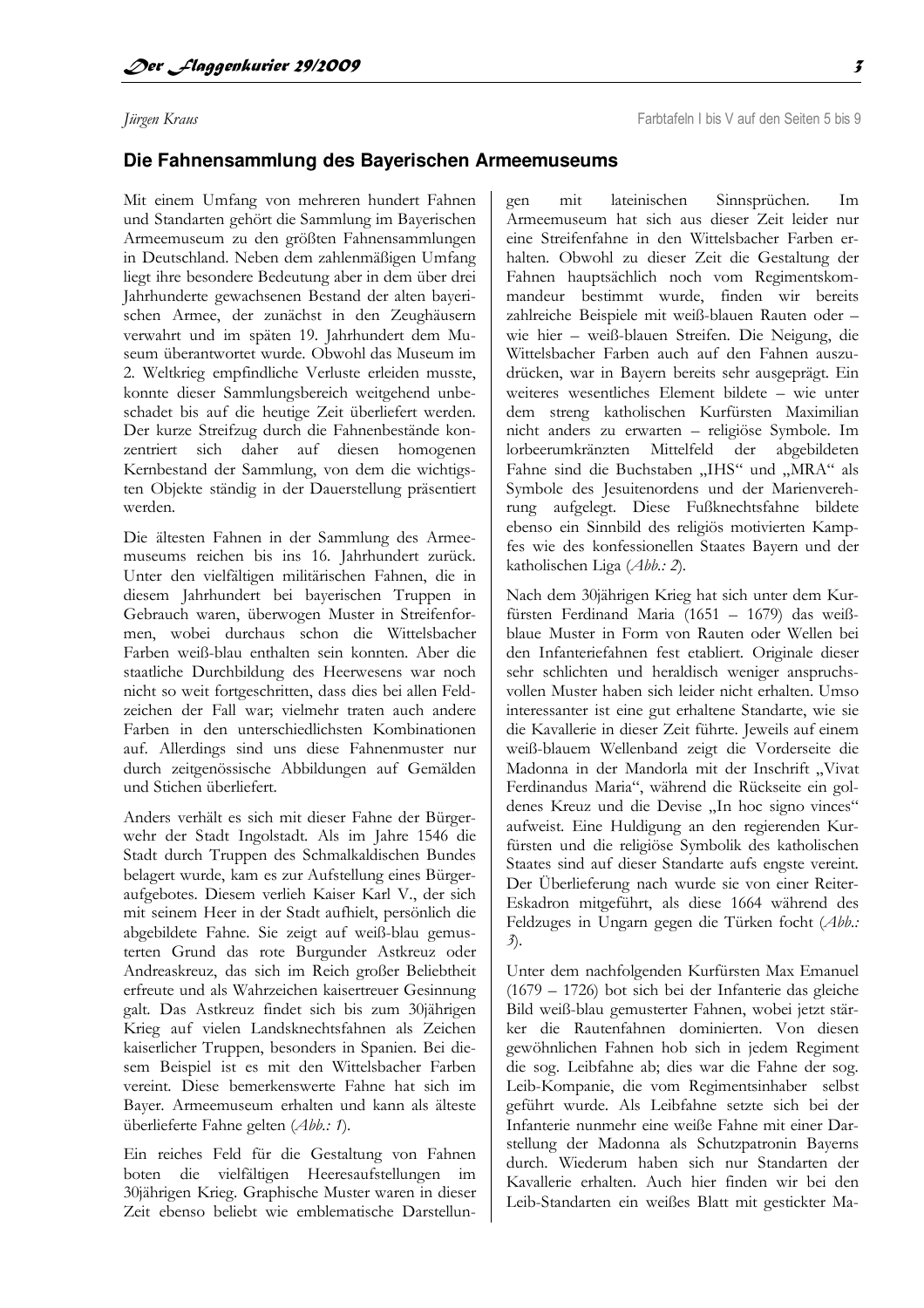donna, überragt von der Inschrift "Vincit Maria" als Devise, dass nur der Gottesmutter der Sieg gebühre. Die Rückseite der Standarten zierte das bayerische Wappen. Dieses Feldzeichen wurde übrigens im Spanischen Erbfolgekrieg von preußischen Truppen erobert und gelangte in der Zeit um 1900 vom Berliner Zeughaus an das Bayerische Armeemuseum  $(Abb:4).$ 

Besonders prachtvoll ist das überlieferte Guidon Regiments der Grenadiere zu Pferde, das 1696 mit ausgesuchten Soldaten aller Regimenter aufgestellt wurde. Auf blauem Grund erscheint das bayerische Wappen mit Kurhut, darüber leuchtet das Auge Gottes in einem Strahlenkranz mit dem Wahlspruch "Uni deo uni domini" (nur einem Gott - nur einem Herrn), reich verziert mit dem gespiegelten Monogramm des Kurfürsten und flammenden Granaten, da die Grenadiere mit Handgranaten kämpften. Dieses Feldzeichen zählt zu den schönsten und aufwendigsten Standarten der Sammlung (Abb.: 5).

Auch im 18. Jahrhundert blieb die Gestaltung der Leibfahnen unverändert. Besonders schöne Beispiele liefern die Standarten des Kürassier-Regiments Törring, die um 1734 verliehen wurden. Die Leibstandarte zeigt wiederum auf weißem Grund die Madonna im Strahlenkranz. Auffällig erscheint hierbei, das diese Standarte fast vollständig mit derjenigen unter Max Emanuel übereinstimmt lediglich das Herrschermonogramm wurde zu CA (Carl Albrecht 1726 - 1745) geändert. Vier weitere Standarten sind noch von diesem Rgt. erhalten. Nicht weniger kostbar gestickt, variieren sie das Thema des Löwen - als bayerisches Wappentier - sei es der ruhende Löwe, der trotzdem wacht, sei es der streitbare Löwe (utrumque paratus - zu beidem bereit). Es ist ein seltener Umstand, dass von einem Regiment gleich fünf Standarten erhalten blieben  $(Abb: 6)$  (Abbn.: 7, 8).

Im Jahre 1742 wurde der Kurfürst Carl Albrecht zum Kaiser gewählt und regierte als römisch-deutscher Kaiser Carl VII. nur bis 1745. Die bayerischen Truppen wurden damit zu kaiserlichen Truppen. Noch im gleichen Jahr versah man deshalb die Truppenfahnen mit dem kaiserlichen Emblem, dem Doppeladler, der neben den üblichen Insignien auf der Brust die Chiffre "C VII" trug. Aus dieser Zeit sind verschiedene Fahnenmuster überliefert. Die Rekonstruktion hier führt das häufigste Muster mit einem gelben Mittelfeld vor Augen, das als Original nur bruchstückhaft überliefert ist (Abb.: 9), wogegen die abgebildete Originalfahne den Reichsadler auf weiß-blauem Grund zeigt (Abb.: 10).

Als im Jahre 1777 die Münchener Linie der Wittelsbacher mit dem Tode Max III. Josephs (1745 -1777) erlosch, fiel Kurbayern an die Pfälzer Linie der Wittelsbacher, die Kurpfalz. Seitdem herrschte der

eigentümliche Zustand, dass das Kurfürstentum aus zwei räumlich getrennten Landesteilen bestand. Nach der Zusammenführung der kurbayerischen und kurpfälzischen Armee wurde 1786 auch symbolisch die Vereinigung durch ein neues Fahnenmuster besiegelt. Demnach präsentierten die Ordinärfahnen auf blauem Grund das neue große Staatswappen mit Hermelinmantel, während die Leibfahnen weiterhin die Madonna auf der Weltkugel zeigten, darüber das Schriftband "sub tuam praesidium virgo gloriosa". Alle Fahnen waren aber jetzt mit einer dreigliedrigen Rautenborte umrahmt - wie man sie dem Vorbild der bisherigen Pfälzer Fahnen entnommen hatte  $(Abbn: 11, 12).$ 

Dieser Typus der weißen Leibfahne mit Darstellung der Madonna, welcher über ein Jahrhundert die bayerischen Truppenfahnen geprägt hatte, fand im Jahre 1803 ein jähes Ende. Mit dem Reichsdeputationshauptschluss wuchsen Kurbayern umfangreiche neue Gebiete mit überwiegend protestantischer Bevölkemit den fränkischen zu. besonders rung Landesteilen. Die hier rekrutierten Soldaten unter einer Mariendarstellung dienen zu lassen, war undenkbar. Sie wurde daher durch das Staatswappen ersetzt, das sich bei Leibfahnen weiterhin auf weißem Grund befand. Eine im 30jährigen Krieg begonnene konfessionelle Symbolik im bayerischen Heere hatte damit ihr Ende gefunden. Die neuen Fahnen zeigten vor einem Hermelinmantel den aufrecht stehenden bayerischen Löwen, das ovale kurfürstliche Wappen haltend. Als Umrandung diente weiterhin die Rautenborte (Abb.: 13). Gleichzeitig verloren die Ordinärfahnen ihren bisherigen heraldischen Schmuck. An ihre Stelle trat wieder eine schlichte weiß-blaue Rautenfahne ohne jegliche Verzierung, wie sie ja schon im 18. Jahrhundert gebräuchlich war (Abb.: 14).

Als Bayern 1806 zum Königreich erhoben wurde, mussten die Fahnen mit dem neuen königlichen Symbol versehen werden. Diese Änderung trat im Jahre 1808 ein und betraf nur die Leibfahnen, die auf weißem Grund das neue Königswappen erhielten: Es war dies das 1807 eingeführte Staatswappen, bestehend aus einem weiß-blauen Rautenschild mit einem roten Mittelschild, in dem sich Szepter und Schwert kreuzen. Der Schild wird von zwei Löwen gehalten, die jeweils ein Rautenbanner tragen. Dagegen fiel die bisherige Rauteneinfassung fort (Abb.:  $15$ .

Mit diesen Fahnen nahmen die bayerischen Truppen an den napoleonischen Kriegen teil und zogen auch in den verhängnisvollen Russlandfeldzug von 1812. Die beteiligten 11 Infanterie-Regimenter führten jeweils eine Leib- und eine Ordinärfahne mit sich. Auf einem Wagen verladen, gingen sie sämtlich bei dem tragischen Rückzug der Großen Armee verloren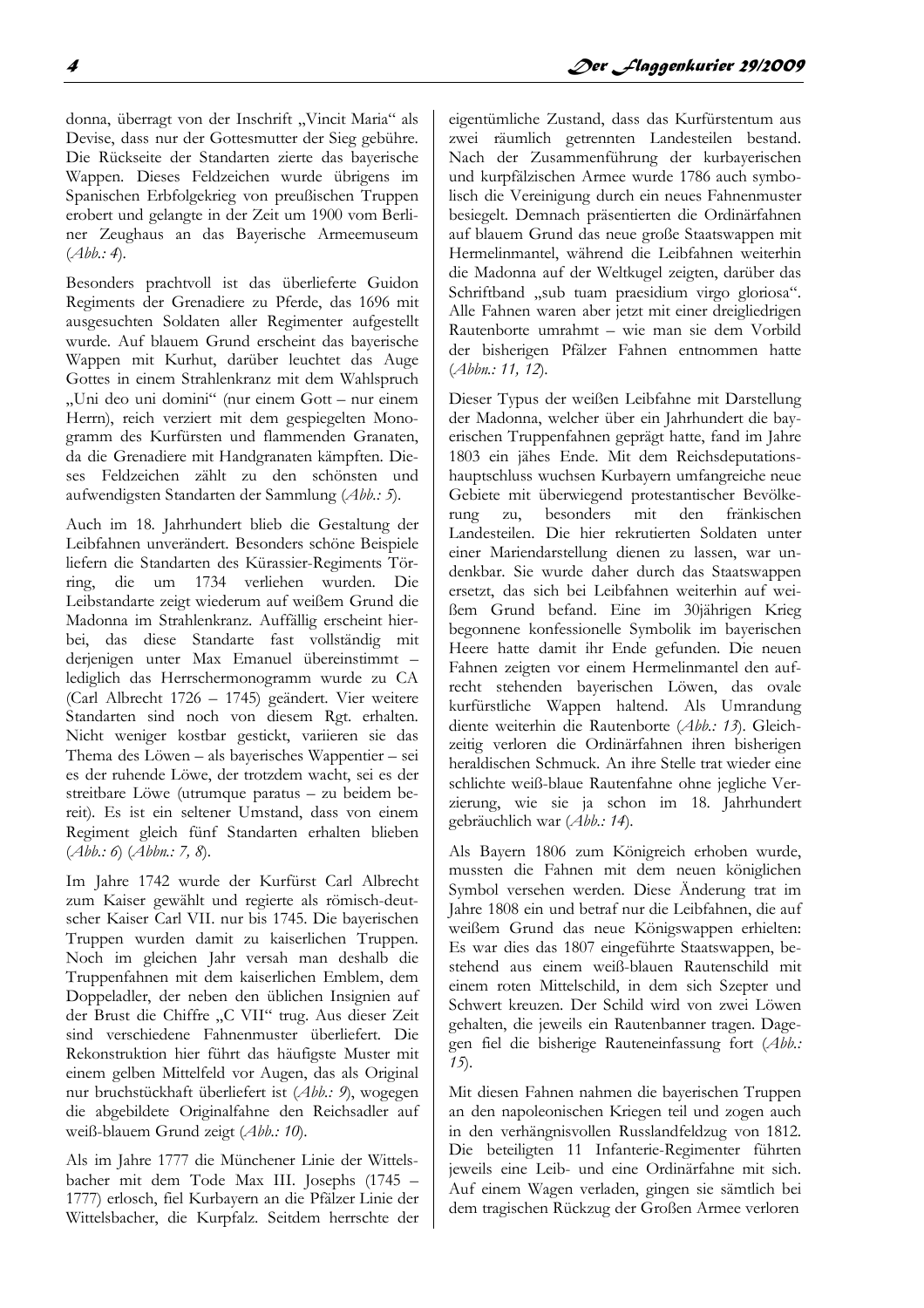und gelangten als Trophäen in die Hände der russischen Armee. Lediglich die beiden Fahnen des 13. Infanterie-Regiments blieben erhalten, da dieses Rgt. zur Verteidigung von Danzig eingesetzt war und dadurch nicht in die Katastrophe verwickelt wurde. Eine der erhaltenen Fahnen führte das Rgt. sogar bis 1914 weiter. Als einziges Feldzeichen aus der Anfangszeit des Jahrhunderts galt sie damit als die traditionsreichste Fahne der baverischen Armee. Es handelt sich um eine Rautenfahne, auf die später allerdings - fälschlich - das Wappen einer Leibfahne aufgenäht wurde. Dieses Feldzeichen befindet sich heute im Fahnensaal des Bayerischen Armeemuseums.

Am Ende der napoleonischen Kriege waren die Fahnen durch die zahlreichen Feldzüge stark mitgenommen und zerschlissen. Viele Regimenter führten nur noch leere Fahnenschäfte mit geringen Fahnenresten. Da praktisch die gesamte Armee mit neuen Fahnen ausgestattet werden musste, kam es 1841 zur Einführung eines völlig neuen Fahnenmusters. Es handelte sich um eine Einheitsfahne, wodurch die jahrhundertealte Trennung von Leib- und Ordinärfahne aufgehoben wurde. Das neue Fahnentuch war achtmal weiß-blau geständert und zeigte in der Mitte das neue bayerische Staatswappen von 1835, aber ohne Hermelinmantel (Abb.: 16). In dieser Form lehnte es sich grundsätzlich an die Fahnen an, wie sie in anderen Armeen, besonders Preußen, Verwendung fanden. Dort waren schwarze Fahnen mit weißen Eckkeilen, also ebenfalls in den Landesfarben, geläufig. In den Ecken der neuen bayerischen Fahnen befindet sich jeweils in einem Eichenkranz das Monogramm des Herrschers, hier ein "L" für König Ludwig I. (1825-48).

Diese Fahnen blieben der Königlich Bayerischen Armee bis zum Ende des 1. Weltkrieges erhalten. Lediglich das Herrschermonogramm neu verliehener Fahnen änderte sich im Lauf der Zeit: unter König Maximilian II. (1848-64) ein gotisches M, unter Ludwig II. (1864-86) wieder ein L, unter dem Prinzregenten Luitpold (1886 – 1912) eine Krone (seit 1890), um die Regentschaft als Prinzregent zum Ausdruck zu bringen. Dabei blieb es auch unter dem letzten König Ludwig III. (1912-18). Als Fahnenspitze diente ein plastischer, aus Bronze gegossener Löwe (Abb.: 17).

Nicht unerwähnt sollen noch die Standarten der Kavallerie im 19.Jahrhundert bleiben. Zunächst besaßen nur die Kürassier-Regimenter Standarten. Erst 1882 wurde die gesamte Kavallerie mit Standarten versehen. Dabei erhielten die Chevaulegers-Regimenter Nr. 1 - 4 alte Standarten aus der napoleonischen Zeit, die seinerzeit von den Kürassieren geführt worden waren; sie zeigten noch den Namenszug des damaligen Königs Max Joseph I. (Abb.: 18). Dagegen verlieh man dem 5. u. 6. Che-

vaulegers-Regiment sowie dem 1. u. 2. Ulanen-Regiment neu gefertigte Standarten, die einer verkleinerten Infanteriefahne von 1841 entsprachen  $(Abb: 19).$ 

Auch die alten Rautenfahnen von 1808 blieben noch lange in Gebrauch. Sie wurden den Reserve- und Landwehrformationen zugewiesen und von diesen selbst noch im 1. Weltkrieg getragen (Abb.: 20). Im Jahre 1915 wurden alle Fahnen aus der Front zurückgezogen, da der Bewegungskrieg inzwischen zum Stellungskrieg erstarrt war und die ursprünglich Aufgabe der Fahnen als Richtungs- und Sammelzeichen überflüssig machte. Sämtliche Fahnen der ehemals königlich bayerischen Armee haben sich komplett erhalten und sind heute im Fahnensaal ausgestellt. Als Besonderheit bleibt anzumerken, dass es sich hierbei nur um Fahnen der Infanterie und Standarten der Kavallerie handelt – die Artillerie. Pioniere und technischen Truppen, ja selbst die Jäger besaßen in der bayerischen Armee keine Feldzeichen.

Außer den Feldzeichen der kurfürstlichen bzw. köbaverischen Armee umfasst niglich die Fahnensammlung des Armeemuseums auch die Fahnen der ehemals selbständigen Territorien, in die Bayern aufgegangen sind. Durch die Umwälzungen der napoleonischen Kriege, besonders durch den Reichsdeputationshauptschluss von 1803, wurden die geistlichen Territorien säkularisiert und zahlreikleinere  $che$ Staatsgebilde den deutschen Mittelstaaten zugeschlagen. Das bisherige Kurbayern, nunmehr zum Königreich erhoben, erfuhr beträchtliche Gebietserweiterungen, die bis heute das Staatsgebilde bestimmen. Bei der Inbesitznahme dieser ehemals selbständigen Territorien wurden sofort deren Truppen eingegliedert oder entwaffnet, die Fahnen aber beschlagnahmt. Da Fahnen neben Geschützen stets als die wertvollsten Trophäen galten. blieben erstaunlich viele dieser alten Militärfahnen erhalten, die zunächst in den Zeughäusern bewahrt und im späten 19. Jahrhundert in das Armeemuseum überführt wurden.

Einige ausgewählte Beispiele sollen abschließend einen Überblick über diesen Teil der Fahnensammlung geben.

Einen wesentlichen Gebietszuwachs bedeutete der Erwerb von ganz Franken, das heute den nördlichen Teil Bayerns ausmacht. Von der alten Einteilung des deutschen Reiches in sog. Reichskreise haben sich Fahnen des fränkischen Kreiskontingents aus dem 18. Jahrhundert erhalten. Die rot-blau gestreiften Fahnen zeigen auf der einen Seite den Reichsadler, auf der andern die Buchstaben "FC" für "Fränkischer Creis" (Abb.: 21).

Ebenfalls im Fränkischen Kreis wurde das Fürstbistum Würzburg vereinnahmt, hier vertreten